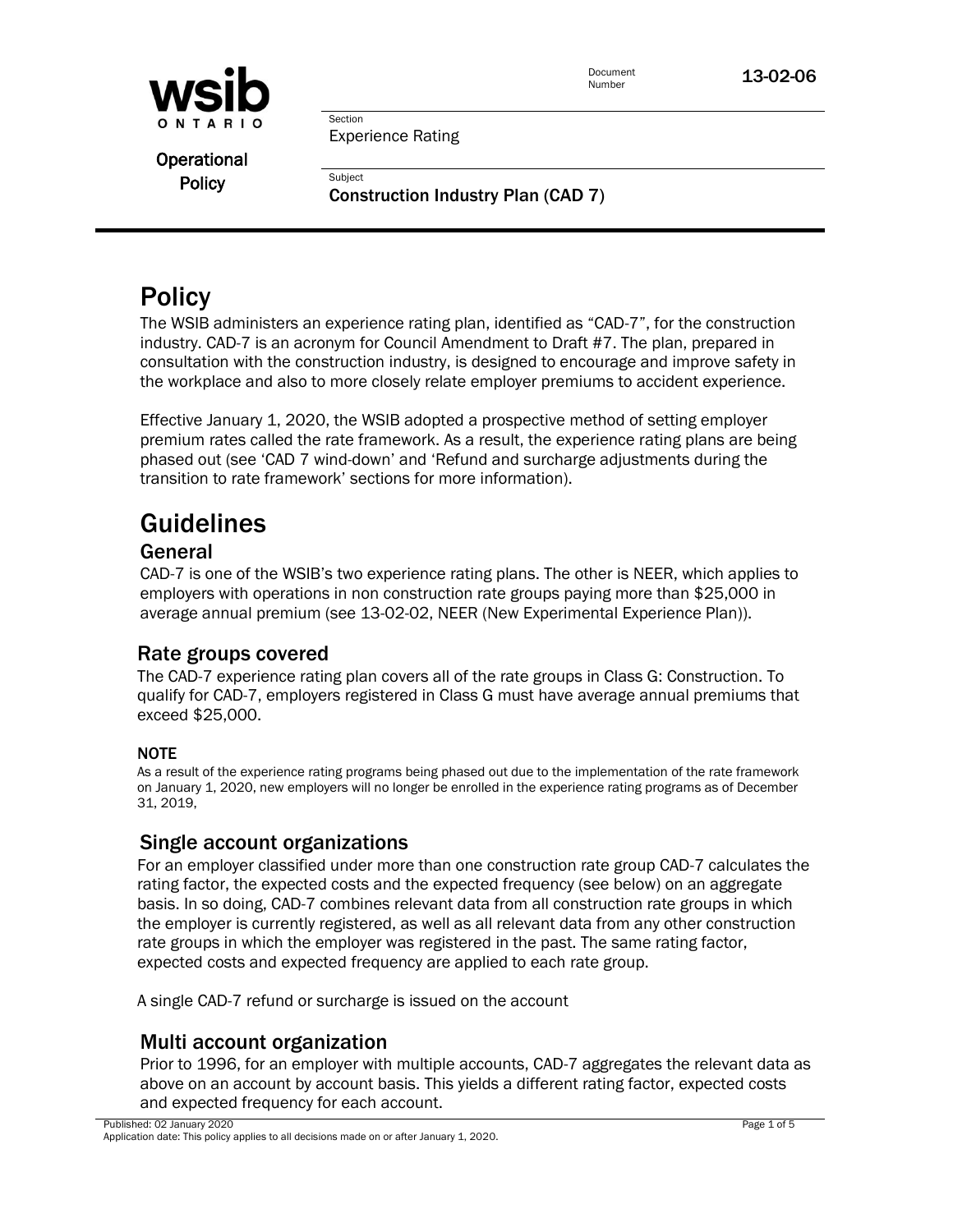

Experience Rating

Section

**Subject** 

**Operational Policy** 

Construction Industry Plan (CAD 7)

Effective with the 1996 accident year, CAD-7 uses the identical rating factor for each account. The rating factor is calculated based on the combined total insurable payroll from all accounts.

A separate CAD-7 refund or surcharge is issued on each account.

### Eligibility criteria

Employers in Class G must meet all of the following conditions to qualify for a CAD-7 adiustment

- one or more of the rate groups in Class G was open in the employer's account prior to February 1 of the preceding year
- one or more of the rate groups in Class G was still open in the employer's account as of December 30 of the preceding year, and
- there was insurable payroll in at least one of the rate groups in Class G during the preceding year.

#### NOTE

For the purposes of this section, and as a result of the experience rating programs being phased out as of January 1, 2020, "the preceding year" refers to the calendar years up to and ending on December 31, 2019.

#### Features of the plan

In calculating an experience rating premium adjustment (rebate or surcharge), the WSIB excludes costs from claims more than five years old.

The plan uses a rating factor to determine the extent to which an individual employer is held responsible for its own costs. The rating factor is based on person-hours derived from the employer's total insurable earnings in the last two years. The factor ranges from .15, for employers with up to 21,000 derived person-hours in the last two years, to 1.0 for employers with at least 100,000 derived person-hours in the last two years. If the calculated factor is above the maximum it is reduced to its maximum and if it is below the minimum it is increased to the minimum.

#### NOTE

The calculated rating factor for the 2005 issue of refunds and surcharges was increased to 125%. The calculated rating factor for the 2006 issue of refunds and surcharges will be increased to 150%. For the 2007 and subsequent issues it will increased to 200% and the rating factor will therefore range from .30 to 2.0

The plan limits the amounts for costs and frequency which can be used on both the two-year total cost and two-year total frequency indexes.

Two years are used in combining costs and frequency.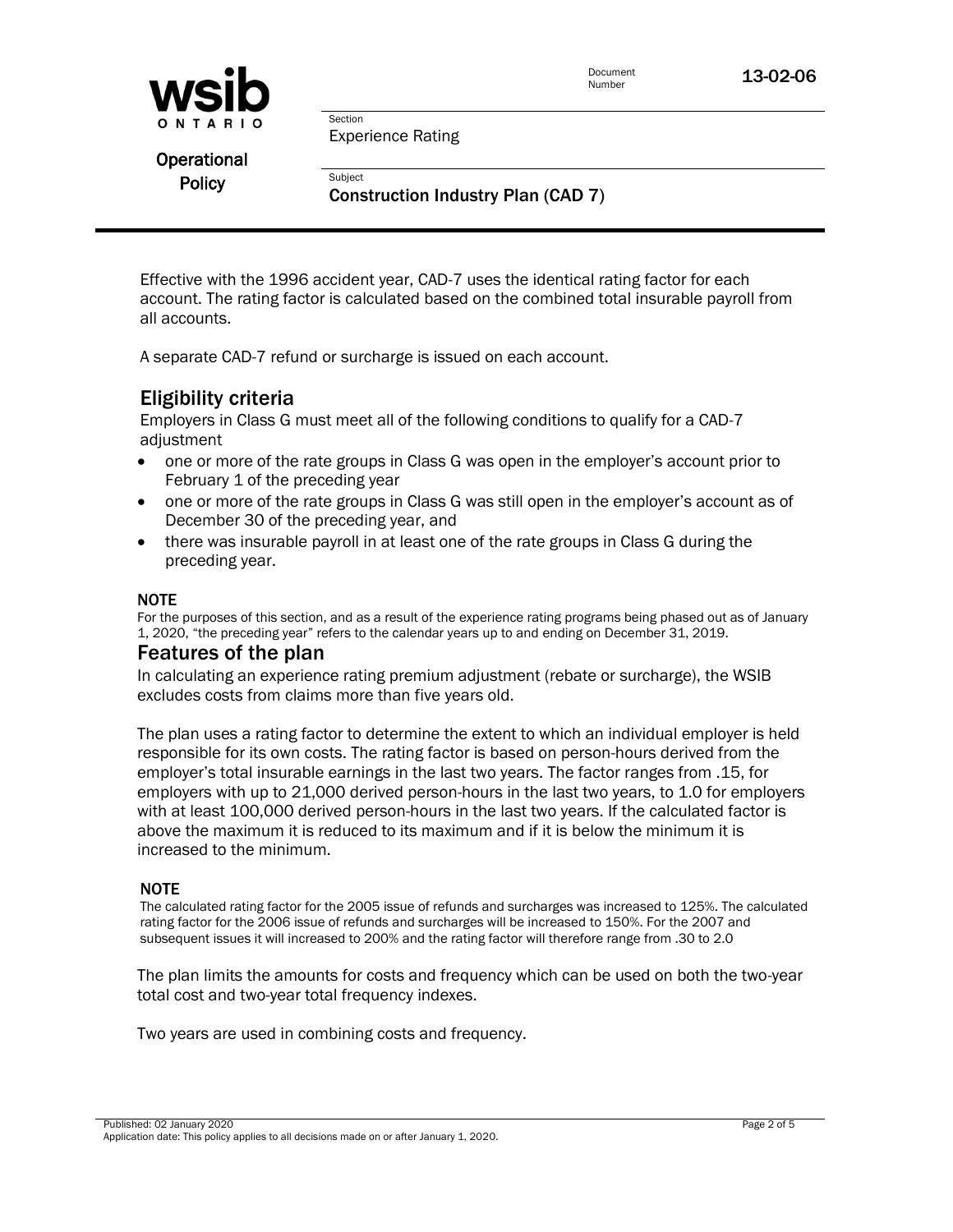

Experience Rating

**Operational Policy** 

Construction Industry Plan (CAD 7)

### CAD 7 wind-down

As a result of the phasing out of the experience rating programs, the final issue of rebates or surcharges for the CAD 7 program will occur in 2020.

### How rebates and surcharges are calculated

Section

**Subject** 

Since the calculation is complex and detailed, the WSIB issues experience rating premium adjustments with the assistance of a computer program which also produces a calculation statement. A detailed calculation guide is available from the Prevention Division upon request.

The formula for determining the amount of a rebate or surcharge under CAD-7 involves calculating a

- rating factor
- average expected accident costs
- employer cost index
- employer frequency index, and
- employer performance index.

#### Average expected accident costs

This is a percentage of the average premiums paid (in all rate groups in Class G) by the employer over the rating period.

### Employer Cost Index

This is a measure of the actual accident costs for an employer over the two years under consideration, relative to what the WSIB expects those costs to be, based on the employer's premiums.

The Cost Index takes into account any approved cost relief made on a claim. See 14-05-03, Second Injury and Enhancement Fund (SIEF); 14-05-01, Transfer of Costs; 14-05-02, Removal of Costs; 15-01-06, Third Party Motor Vehicle Accident Claim Costs.

Effective with the 2007 issue of refunds and surcharges, the Cost Index may range from 1.00 (the best) to -4.00 (the worst).

### Excluded claims

CAD-7 automatically excludes from its calculations claims arising from the following longlatency conditions and diseases

- Acquired Immune Deficiency Syndrome (AIDS)
- carcinoma
- chest diseases due to aluminum and cadmium exposure
- chronic noise exposure
- chronic obstructive lung disease
- pneumoconiosis due to asbestos, silica, talc, hard metal (cobalt), and other mineral dust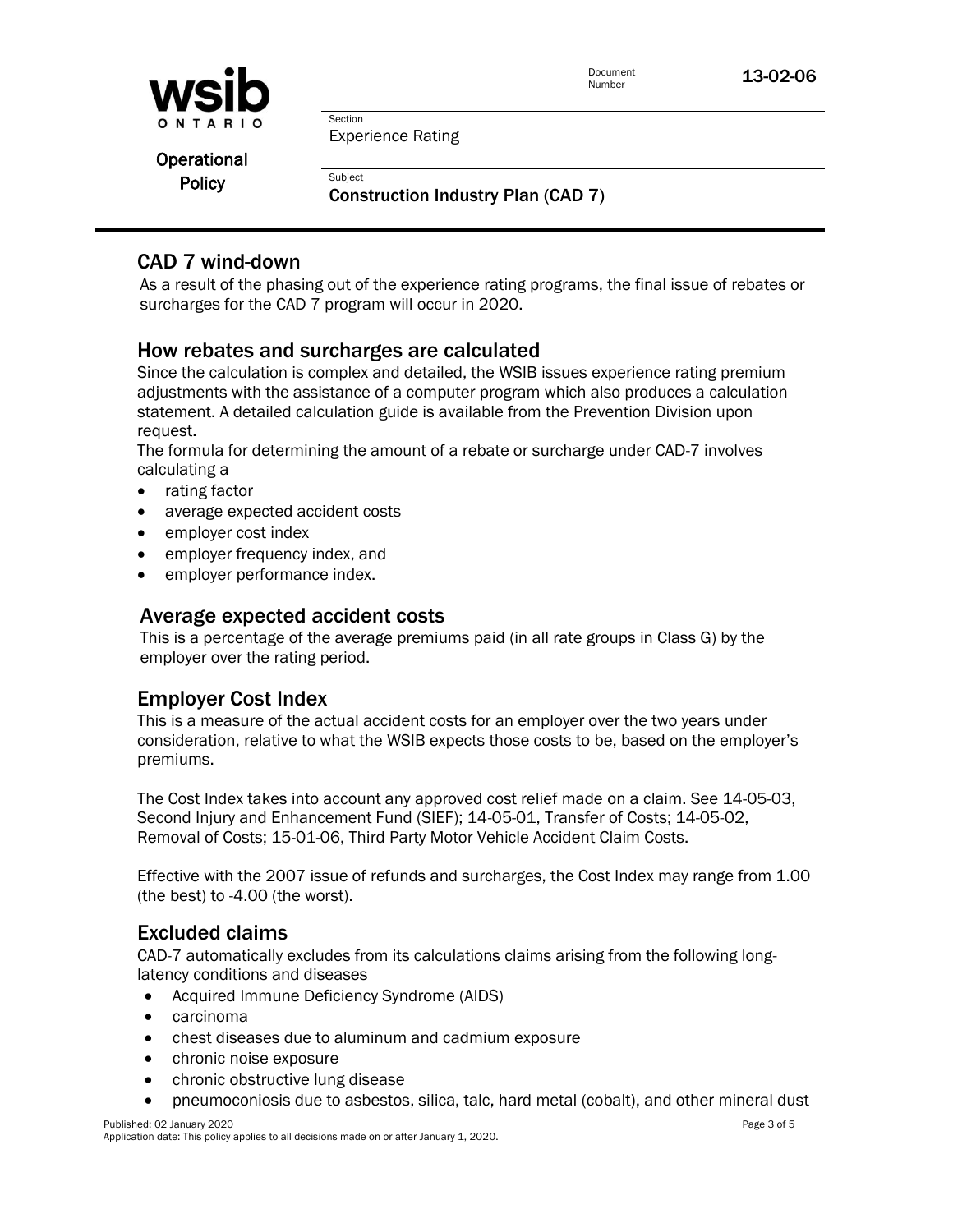

Document **13-02-06**<br>Number

Experience Rating

Section

**Subject** 

**Operational Policy** 

Construction Industry Plan (CAD 7)

scleroderma

### Employer Frequency Index

This compares the employer's actual injury frequency versus the forecasted average rate frequency over a two-year period. The frequency index is determined by comparing the actual number of lost-time injuries and the expected injuries within a two-year period. As with the Employer Cost Index, a limit is placed on the Employer Frequency Index. Effective with the 2007 issue of refunds and surcharges, the Frequency Index may range from 1.00 (the best) to -4.00 (the worst).

#### **NOTE**

Beginning with the 2005 issue of refunds and surcharges, claims with an accident date of 2004 or later that have accumulated less than eight continuous or non-continuous days of Loss of Earnings (LOE) benefits paid, or Non Economic Loss (NEL) only claims, are not included in the calculation of the Frequency Index.

#### Performance Index

This is a weighted average of the employer's cost index and frequency index. Effective with the 2007 issue of refunds and surcharges the cost index and frequency index are weighted at two thirds and one third respectively. If it is on the positive side the employer will receive a rebated. A negative performance index indicates that the employer will receive a surcharge.

### Refund and surcharge adjustments during the transition to rate framework

Any adjustments to refunds or surcharges requested by employers or identified by the WSIB on or after January 1, 2020 will be processed as outlined in policy 14-02-06, Employer Premium Adjustments.

If the potential adjustment impacts a period considered by the 2019 and/or 2020 CAD 7 bulk issues, the WSIB may adjust the relevant 2019 and/or 2020 CAD 7 bulk issue rebates or surcharges. If the potential adjustment impacts a period considered prior to the 2019 CAD 7 bulk issues, the WSIB will not adjust earlier CAD 7 bulk issue rebates or surcharges.

If the adjustment is first requested by the employer or identified by the WSIB after December 31, 2021 and the adjustment impacts a period considered by the CAD 7 program, the relevant CAD 7 rebates or surcharges will not be adjusted.

#### Exception

The WSIB adjusts CAD 7 bulk issues as far back as required under the following circumstances. This is an exception to the adjustment limitations described above.

- a decision affecting claim frequency (including 100% SIEF relief, a change in accident date, a claim amalgamation or a decision on the eligibility of a claim for experience rating),
- an increase or decrease in benefits already paid (including reversal of entitlement and miscalculated benefit amounts),
	- court judgements, or data revisions generated by a judgement,